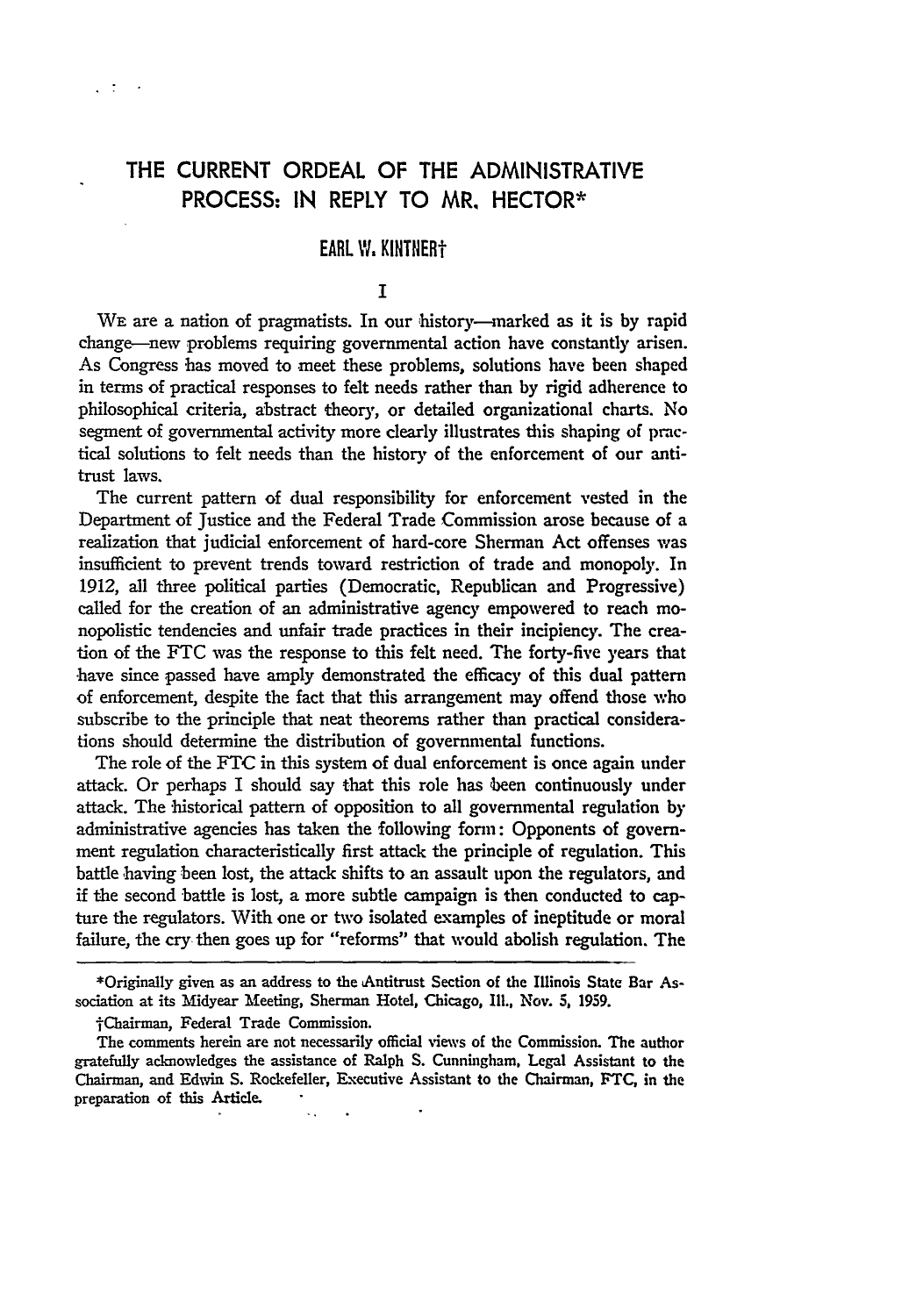history of the administrative agencies is replete with illustrations of this pat**tern.1**

I need not belabor the reader with a list of the theoretical objections to the enforcement of national policy by an administrative agency that have been advanced in the past. I merely note that these criticisms have been raised strenuously and continuously. In recent years the proponents of these objections have capped their arguments with the proposition that FTC adjudicatory functions should be exercised by an administrative court. This proposal received support in the reports of a task force of the Second Hoover Commission in 1955 **2** and the American Bar Association committee of fifteen in 1956.3 I have argued against this proposal in many forums.4 I have urged these points on all who paused to listen and consider:

**1.** See GELLHORN & BYsE, **ADMINIsTRATIVE** LAW-CASES 27-59 (1954).

The late Justice Robert H. Jackson, an astute observer of the administrative process, who, because of his long government career was aware of the shortcomings as well as the benefits of the administrative process and was often sharply critical of it, placed the problem in proper perspective when he stated at the time he was Solicitor General:

From the very beginning the administrative tribunal has faced the hostility of the legal profession **....**

The administrative tribunal **...** is often penetrating into new fields where precedents do not exist. Its concern is with the future more than with the past, and it counts the probable progeny of its decisions as of more importance than their ancestry...

Those who dislike such activities of the government as regulation of the utility holding companies, of labor relations, or of the marketing of securities, rightly conceive that if they can destroy the administrative tribunal which enforces regulation, they would destroy the whole plan of regulation itself.

Jackson, *The Administrative Process,* 5 J. **SOCIAL PHILOSOPHY** 143, 146-47 (1940).

2. **1** U.S. COMM'N **ON ORGANIZATION OF THE EXECUTIVE BRANCH OF THE** GoVERNMiENr, TASK **FORCE** REiORT ON **LEGAL** SERVICES **AND PROCEDURES** recommendations Nos. *63.64,* at 246-55 (1955) [hereinafter cited as TASK **FORCE** REPORT].

The Hoover Commission itself did not support the Task Force recommendations. In its recommendation No. **50** it stated: "Congress should *look into* the *feasibility* of tranlsferring to the courts certain judicial functions ... **." 1** U.S. COMII'N **ON** ORGANIZATION **0i, THE** EXECUTIVE **BRANCH OF THE GOVERNMENT,** REPORT **ON LEGAL** SERVICES **AND PROCE-DURE** 85 (1955). (Emphasis added.) Recommendation No. 51 stated: "An Administrative Court of the United States should be established **. .** ." with a Tax Section, a Trade **Sec**tion, and a Labor Section, but "it is further recommended that the Congress should *study and determine* whether the Trade Section and the Labor Section ... should have original or appellate jurisdiction." 1 *id.* at 87-88. (Emphasis added.) Actually, only six of the twelve 'Commission members "fully support" those uncertain recommendations. I *id.* **at** 95.

3. See **SPECIAL** COMm. ON **LEGAL** SERVICES **AND** PROCEDURE, ABA, **REPORT TO THE** 1956 **MIDYEAR MEETING OF** THE: Houss **OF** DELEGATES (1956). The administrative court proposal was subsequently adopted by the House of Delegates. See Sellers, *A New Legislative Program of the Association,* 42 A.B.A.J. *637* (1956).

4. See, *e.g.,* Kintner, The *Trade Court Proposal: An Examination of Some Possible Defects,* 44 A.B.A.J. 441 (1958). See also Kintner, *A Government Lawyer* Comments **on** the *Davis Treatise,* 43 **MINN.** L. REV. **620** (1959).

A number of students of the administrative process have vigorously criticized the administrative court proposal. See Freer, *The Case Against the Trade Regulation Section*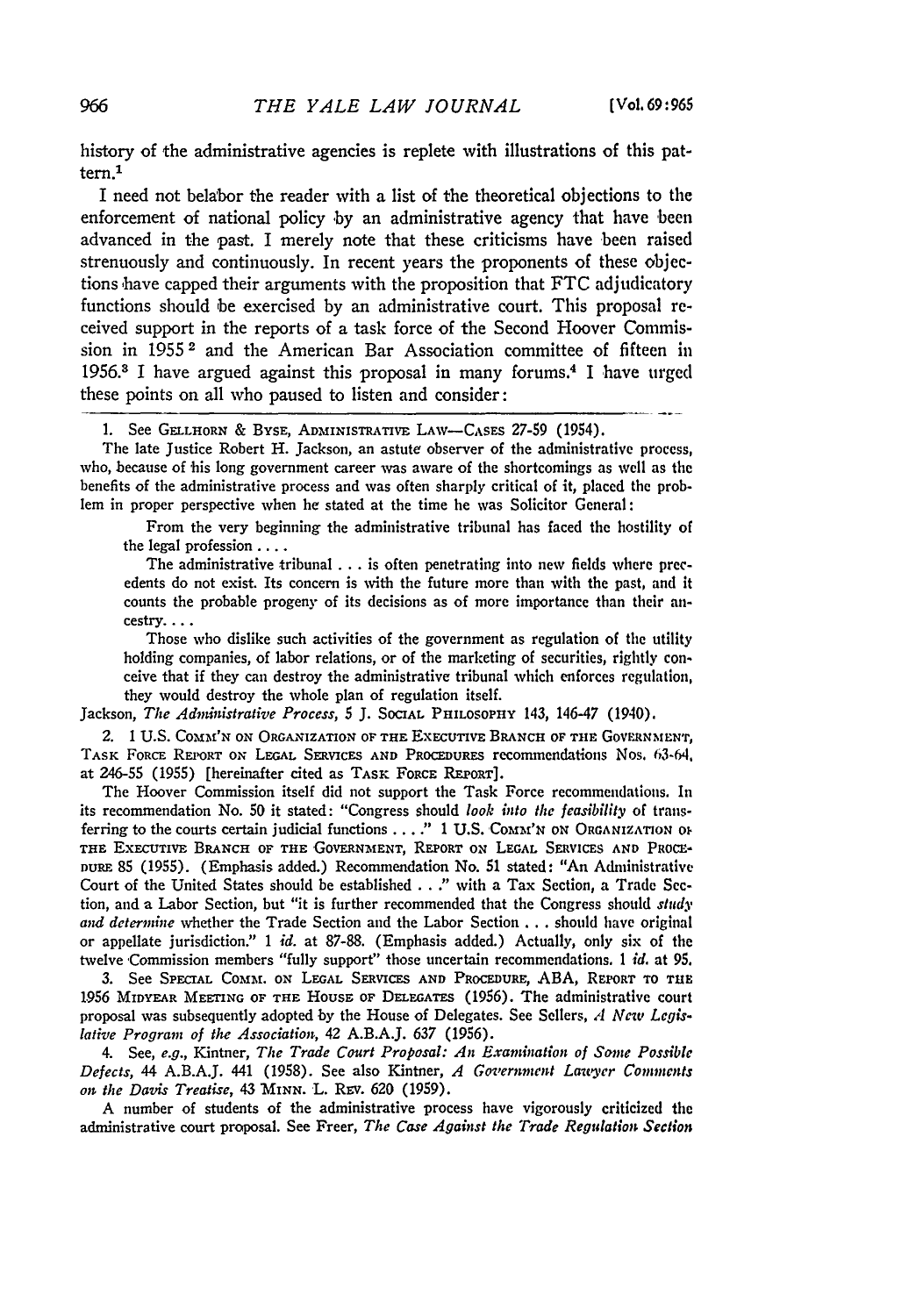- **1.** That the proposal for an administrative court is bottomed on rigid conceptualism rather than on empirical, unbiased analysis;
- 2. That the proponents of an administrative court have not engaged in detailed study of the performance of existing agencies and have failed to document their charges against the independent agencies; and
- 3. That the burden of proof properly rests upon the proponents of change.

These three propositions are still valid, but the attack on the administrative process now comes from a new quarter, and new defenses must be devised. This new attack has been much in the news in the last few months. The speech of Mr. Louis J. Hector before the Section of Administrative Law of the American Bar Association 5 and his memorandum to the President submitted at the time of his resignation from the Civil Aeronautics Board **0** constitute the most detailed exposition of this "new criticism."

II

One of the most provocative aspects of the "new criticism," as given expression by Mr. Hector, is that it purports to abandon the attack on governmental regulation of business as such, and to decline to inveigh against the "headless fourth branch of government" because it offends the pristine concept of separation of powers. The basic contention is that the administrative agencies simply do not do the job assigned to them.

Mr. Hector arrives at this conclusion through a process of inductive reasoning. He begins by alleging certain specific horrible examples of administrative inefficiency which occurred during his two-year tenure as a member of the CAB. He then argues that these examples are typical of all CAB procedures and concludes by contending that these examples of ineptitude are common wherever the administrative process is employed. Inductive reasoning can be a seductive process. Its self-contained logic is smooth and round. The difficulty with such reasoning is that it may wither when the assumptions contained within it are subjected to comparison with a larger experience.

Thomas Reed Powell once said, "I can win any argument if you allow me to state the question." One of the sharpest difficulties facing those who oppose the dismemberment of the administrative process is that the proponents of abolition have not only seized the initiative in stating the question, but, hav-

of the Proposed Administrative Court, 24 GEO. WASH. L. REV. 637 (1956); Fuchs, The *Hoover Comnission and Task Force Reports* **on** *Legal Services and Procedure,* 31 Ixo. L.J. 1 (1955) ; Nutting, The Administrative Court, 30 N.Y.U.L. REv. 1384 (1955) ; Jaffe, *Basic Isses: An Analysis,* **30 N.Y.U.L.** REv. **1273** (1955). See also Arpaia, *The Independent Agency-A Necessary Instrument of Democratic Government, 69 HARV. L. REV.* 483 (1956).

**<sup>5.</sup>** Hector, *The New Critique of the Regulatory* Agency, Remarks Before the Section of Administrative Law, ABA, Iiami, Florida, Aug. **25,** 1959 (mimeographed).

**<sup>6.</sup>** Hector, *Problems of the CAB and the Independent Regulatory Commissions, 69* YALE L.J. 931 (1960).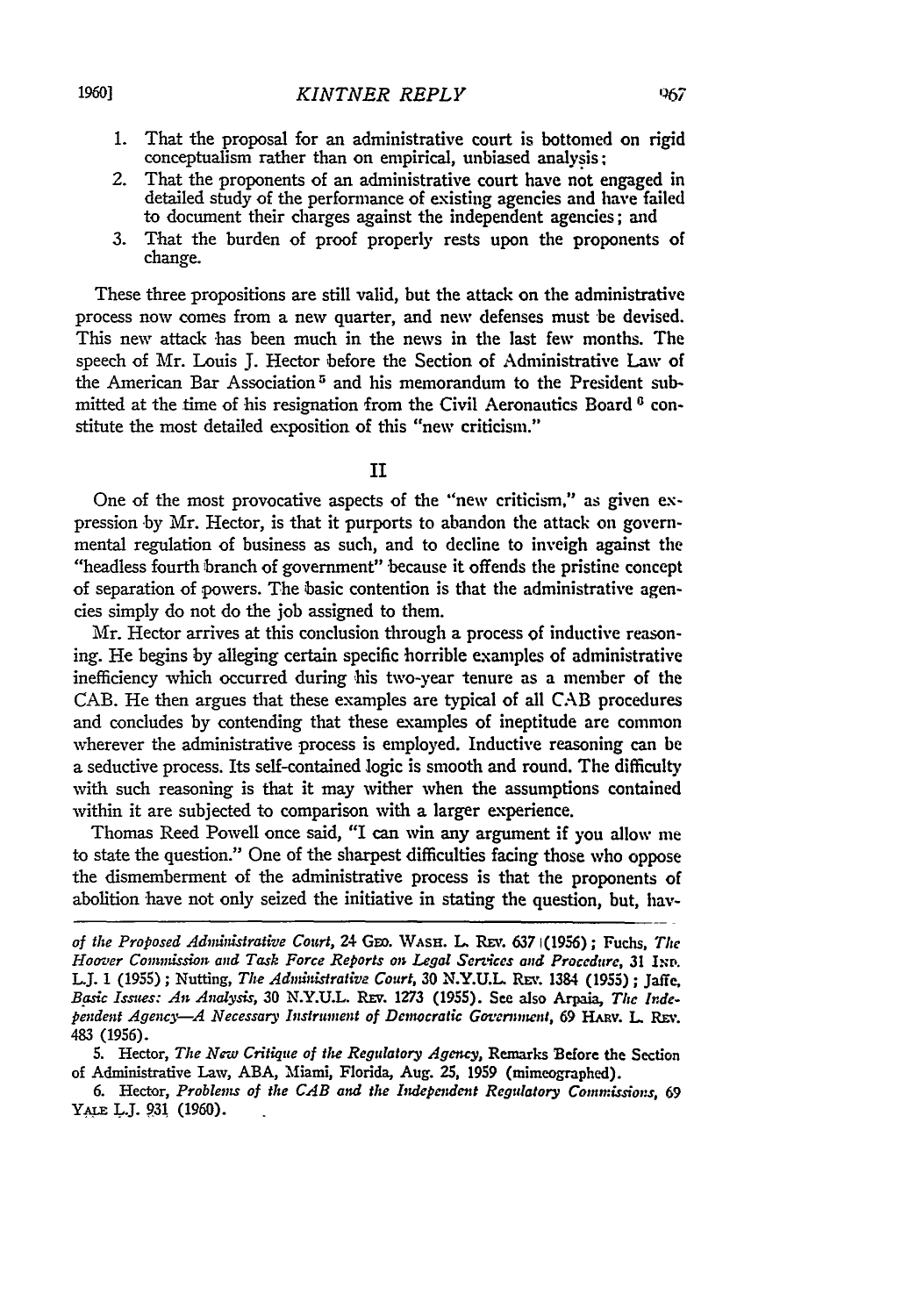ing reached an a priori conclusion, have gone on to select a method of analysis to prove it.

Even if we accept the averments of the "new critics" that they accept the necessity of limited governmental regulation of business, and even if we yield to the seductive blandishments of inductive reasoning, there are still basic flaws in the concepts and methods of analysis of the "new criticism." These flaws must be exposed before a constructive examination of the administrative process can be conducted.

The "new criticism" begins with a 'basic comparison. This comparison is between the independent agencies as now organized and operated and the order of things that would obtain if the agencies were abolished and their policymaking functions were assigned to the Executive Branch and their adjudicatory functions were assigned to an administrative court. This basic comparison, then, has the present reality at one pole.and a vision of Utopia at the other. The flaw is readily apparent. The picture drawn by the "new critics" does not allow for the possibility that the administrative process can be improved 'beyond its present state. I have never believed that the status quo is the best of all possible worlds. I have continually maintained that all reasonable proposals for improvement in the administrative process should be adopted. The Commission that I represent has continually striven to honor not only the letter but the spirit of legislative improvements to the process, and has examined and reexamined its own practices and procedures to uncover defects and to remedy them. We invite the aid of all informed and experienced groups in this vital task. But I maintain that if, as the "new critics" say, the sole question is how to accomplish governmental regulation of business in the most effective and least burdensome manner, and if pragmatism rather than adherence to philosophical criteria is to be the guide in this undertaking, then the administrative process itself should not 'be abandoned for an untested utopian alternative until it can be demonstrated that the administrative process would 'be ineffective even if improved to the limit of its capabilities. The true basic comparison should be 'between the administrative process as it can be improved and the proposals of the "new critics."

After the proper comparison is established, a rational method of analysis must 'be devised; and the first imperative must be the need for particularization of study and criticism. I have said that the process of inductive reasoning is a seductive one. But we lawyers know the danger of yielding unreservedly to its blandishments. Each administrative agency must be studied in the context of its own functions and procedures. I need not mention that there are radical differences between the work of the FTC and the 'CAB or the work of the National Labor Relations Board and the Federal Communications Commission. Any generalization based on the assumption that all these agencies are alike for all purposes is a dangerous one, very likely to be false.

A necessary first step in the task of testing proposals for the improvement or abolition of the administrative process must be a careful, unbiased study to discover real, not imagined, defects in the functioning of the administrative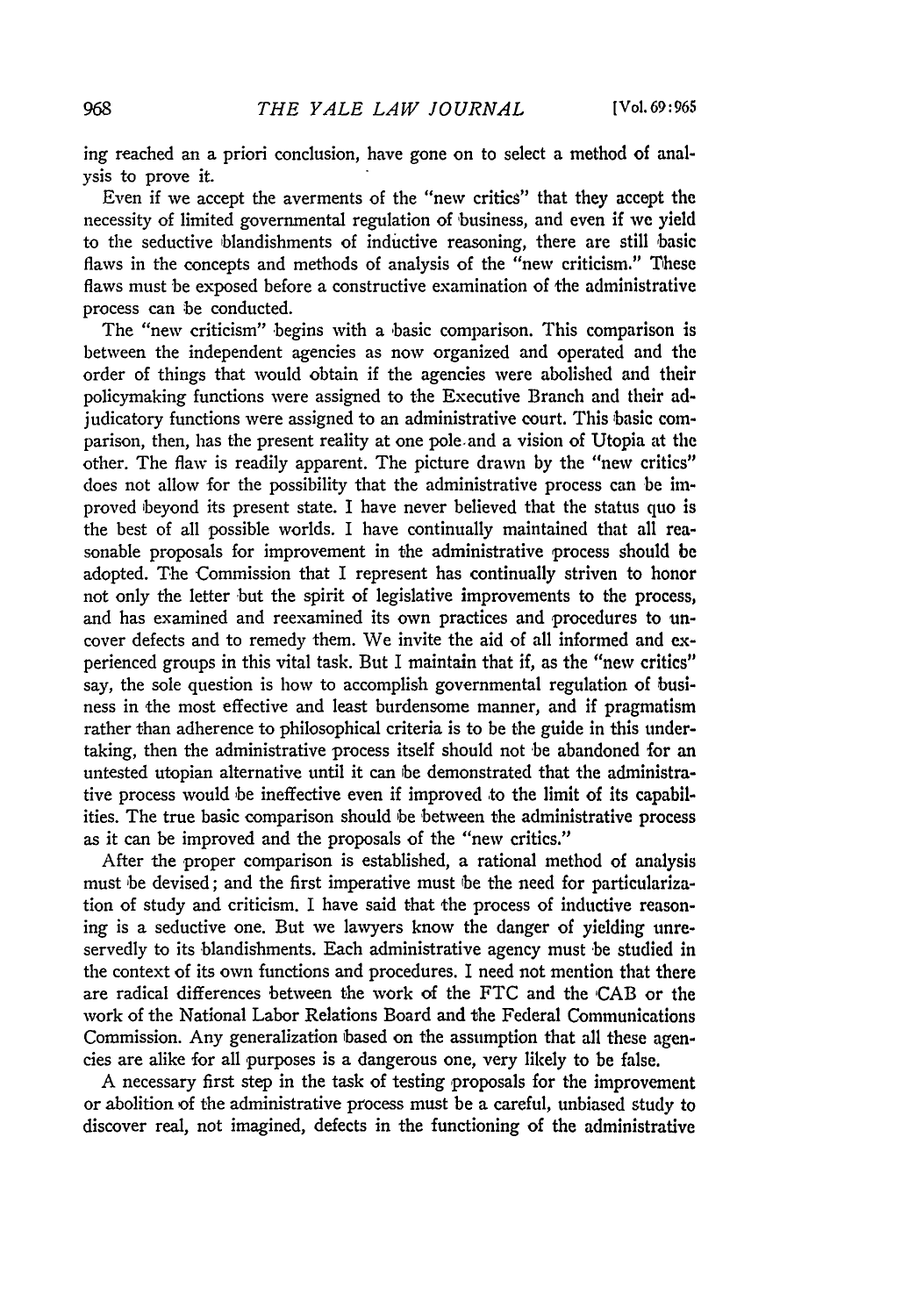agencies as they are now constituted. At first this may seem to be a call to pour old wine into new bottles. But, may I remind you that the last detailed study of the functioning of each administrative agency was conducted **by** the Attorney General's Committee on Administrative Procedure in 1941.<sup>7</sup> The proposal of the Second Hoover Commission Task Force for the establishment of a trade court was premised on the sketchiest of studies.8 Any proposal for sweeping change must demonstrate the actual need for such a change **by** revelation of defects that would be cured **by** such a change.

Second, it must be determined whether the defects uncovered **by** such a study can be remedied **by** improving the procedures of the existing administrative agencies. Obviously, radical major surgery is not called for when a simple dose of medicine can effect a cure.

Third, if any real defects would remain even after the present system is improved to the limit of its capabilities, it must be determined whether abandonment of the present system and adoption of the proposed alternative would eliminate these net defects.

Fourth, it must be determined whether the proposed alternative, in this instance an administrative court, would **be** free of the defects that could be eliminated **by** improvement of the present system.

Fifth, it must be determined whether the proposed alternative would contain within it defects not to be found in the present system as improved. I am

It should be noted that the House Special Subcommittee **on** Legislative Oversight, through its Advisory Council on Administrative Problems, is now conducting a study of the procedures of six agencies (CAB, FCC, FPC, FTC, ICC, SEC) which gives promise of a significant addition to the body of knowledge.

**&** The report was "based primarily" on material contained in a single questionnaire sent to "the departments and independent establishments of the executive branch." The entire survey was done "in a period of **10** months with the assistance of only a few professional consultants and a small staff." 1 TASK FORCE REPORT 3, 4. The questionnaire consisted of fourteen basic sections in the pattem of the Administrative Procedure Act of 1946. The first thirteen sections requested statements of functions and procedures; the fourteenth section requested evaluation and recommendations from the reporting agency itself. The questionnaire is contained in an unpublished mimeographed compilation. **I** *id.* pt. VI (Appendixes and Charts).

<sup>7.</sup> U.S. Attorney General's Comm. on Administrative Procedure, *Final Report-Admninistrative Procedure in Government Agendes, S.* Doc. No. **8,** 77th Cong., **Is Sees.** (1941). The Committee selected twenty-eight departments, boards, commissions, and agencies "which substantially affect persons outside the Government through **the** making of rules and regulations or the adjudication of rights... **\*"** *Id.* at **3.** The Committee assigned to a staff of lawyer-investigators the task of studying the procedure **of** these agencies. The staff interviewed agency officials, members of the staffs of the agencie-, and attorneys who practice before these agencies. Staff members attended proceedings, read the records of cases, and examined administrative files. Upon the completion of these studies, the staff prepared for the Committee a description of each agency's procedures. As each study was made available **to** the appropriate agency for its consideration. the full Committee met for discussion of the study with agency officers. The reports **of** thc staff, after final revision, were published in a series of twenty-seven monographs and widely distributed.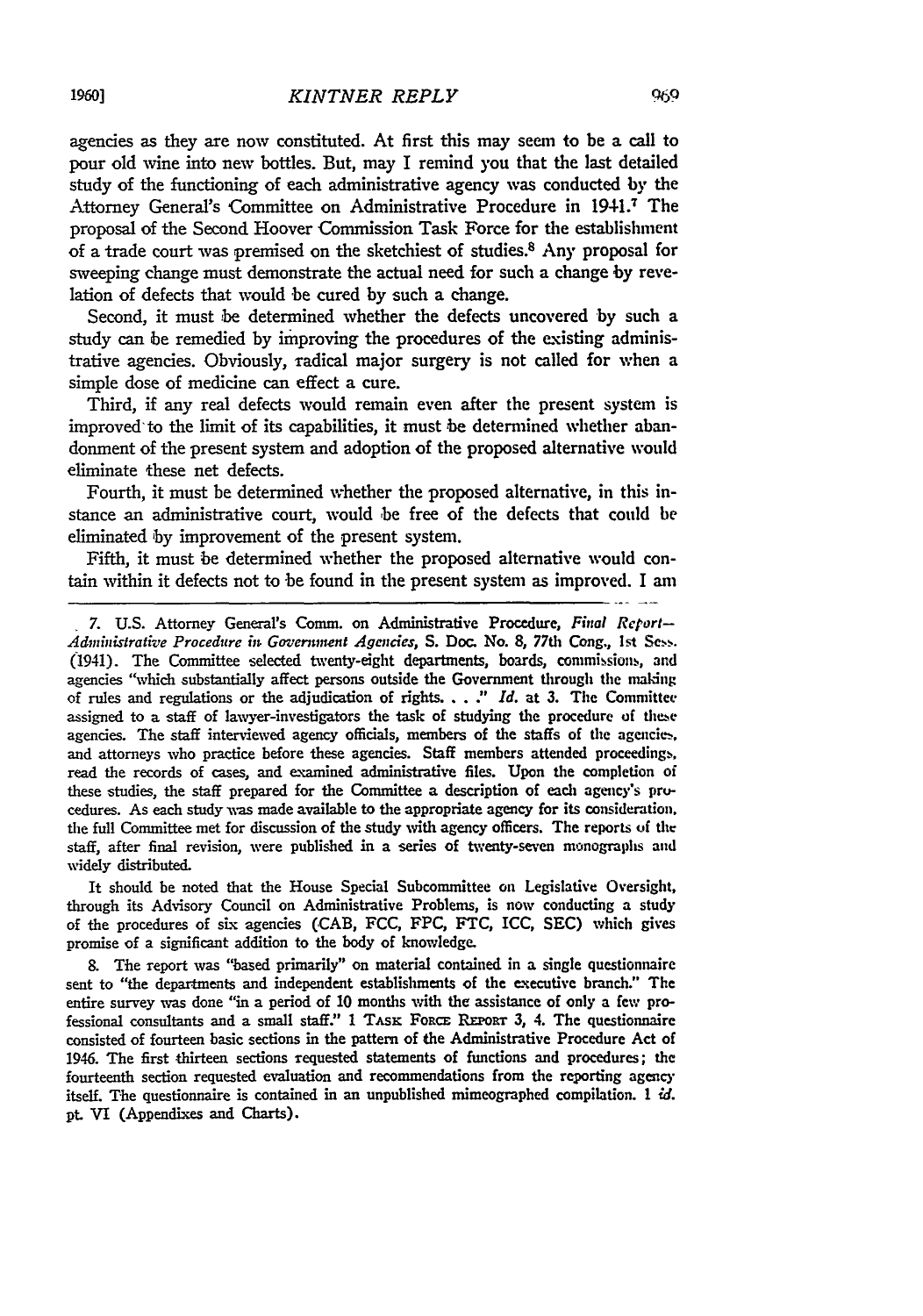not so optimistic as to believe that any method of government devised 'by. man can be totally free of flaws. If we are contemplating a choice, we must weigh both the advantages and disadvantages of one choice against the advantages and disadvantages of the other. **A** comparison between the disadvantages of one choice and the advantages of the other is not a sound basis for decision.

Finally, we must assess the effects that adoption of the proposed alternative would have on the branches of government outside the system studied. It is obvious that abolition of administrative agencies would cause profound alteration of the functioning of the Congress, the Executive, and the judiciary. Such a change would also have untold consequences in the interrelationships of these three. No drastic proposal for change should be adopted if too-heavy burdens would be assigned to others or if delicately balanced relationships would be disrupted.

I have stressed the need for particularization in study and analysis. I must also stress the need for particularization in the proposal of "reforms." Any proposal for change in the administrative process must be examined for adaptability to all administrative agencies; what may be needed to improve the efficiency of one agency or type of agency may actually impede the efficient operation of other agencies.

#### III

Having submitted to the lawyerlike discipline of articulating a method of analysis, let us now turn to an examination of some of the specific criticisms of the administrative process raised **by** the "new critics." It should first **be** reiterated that the defects in the administrative process identified by the "new critics" have not been isolated as the result of comprehensive study, any more than the defects identified **by** earlier proponents of the trade court idea were. Second, the identification of any defect necessarily implies that a standard of judgment is being employed. Such standards themselves should be open to examination and question.

Specific criticisms should not and cannot be examined in a vacuum. Therefore, we will consider them insofar as they may apply to the **FTC.**

First, do the FTC's procedure and organization preclude effective policymaking?

The Commission performs its principal task of policy formulation **by** giving specific content to the broad statutory prohibitions expressed in the Federal Trade Commission Act<sup>9</sup> and the Clayton Act,<sup>10</sup> as amended by the Robinson-Patman Act.<sup>11</sup> This task cannot be accomplished by the formulation of rules of general application outside the context of a specific case or **by** *ex* partc enunciation of principles. Congress recognized this, since it is obvious that if antitrust objectives could be accomplished in this manner Congress itself could

*<sup>9.</sup>* **38** Stat. **717** (1914), as amended, **15 U.S.C.** §§ 41-58 **(1958).**

**<sup>10. 38</sup>** Stat. **730** (1914), as amended, 15 **U.S.C.** §§ **12-27 (1958).**

**<sup>1</sup>M** 49 Stat. **1526 (1936), 15 U.S.C. §§ 13,** 13a, **13b, 21a (1958).**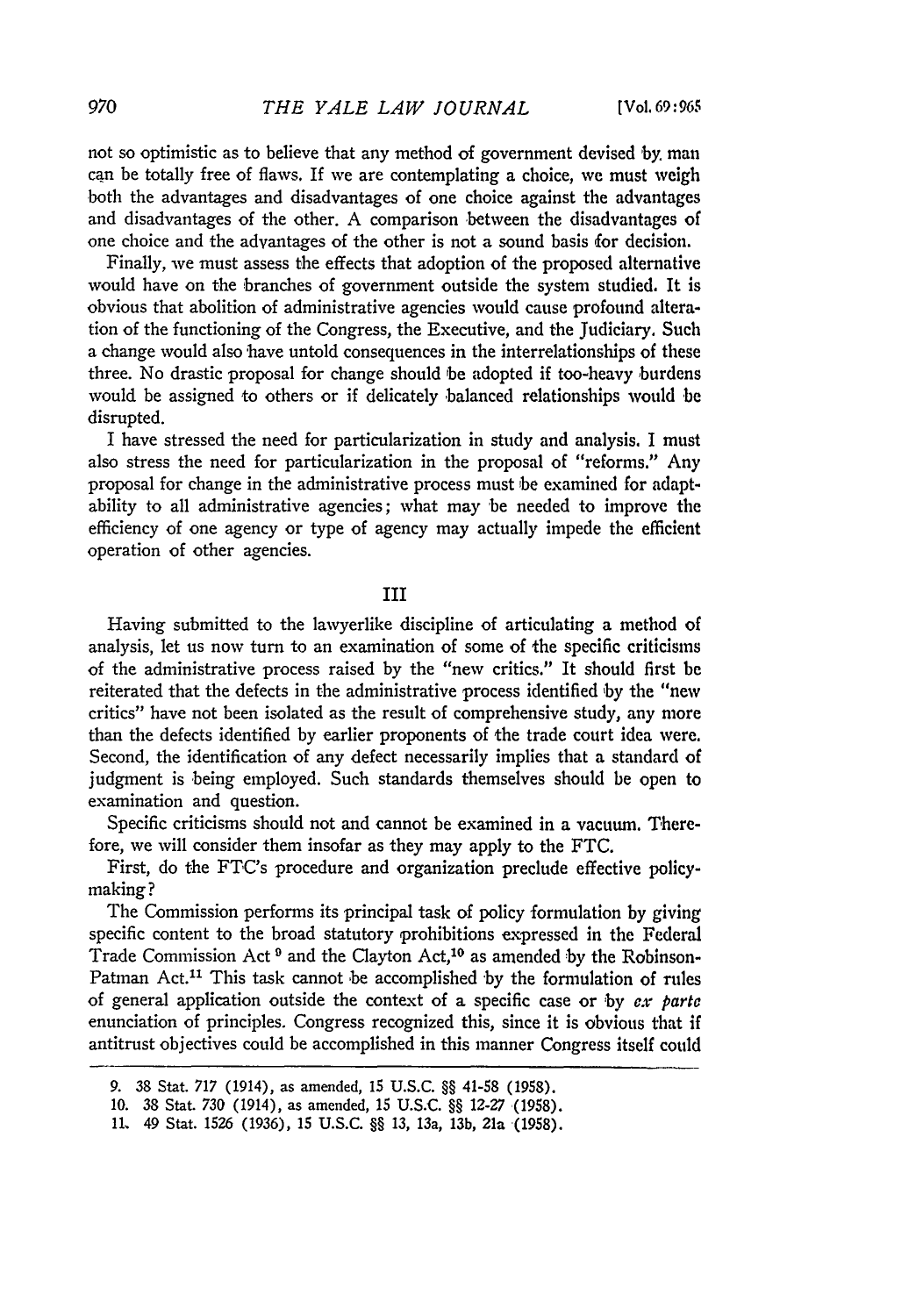have accomplished the task. The bare fact that Congress created the **FTC** shows that the Congress realized that a flexible method of providing detailed content for broad prohibitions was the only feasible one. Few statutory prohibitions are as broad as that contained in section 5(a) of the Federal Trade Commission Act.<sup>12</sup> If the purpose of that statute is to be given effect, however, there must be some device for adapting the statutory proscription to the myriad devices that can be invented by the mind of man. Thus, specific standards must necessarily be evolved in the context of specific cases. The forty-five years of precedent contained in the *Fedcral Trade Commission Rcports* furnishes a valuable exposition of policy. This body of precedent should not be discarded lightly. Nor can it be assumed that the task of giving content to this phase of the nation's antitrust policy could have been accomplished more effectively by setting policies in another manner.

The FTC also enforces statutes containing a more limited legislative mandate. These include the Wool, Fur, Flammable Fabrics, and Textile Fiber Products Identification Acts.<sup>13</sup> Rulemaking is feasible as a means for giving specific content to these statutory prohibitions. And the Commission's exercise of its rulemaling authority under these statutes has been timely and effective.

Before we leave the assessment of the Commission's performance of its policymaking role, mention should the made of the Trade Practice Conference device employed **by** the Commission. The Trade Practice Conference does not formulate "rules" in the sense that term is employed in the Administrative Procedure Act.<sup>14</sup> But the Conference is a valuable tool in policymaking in that it provides useful guides to businessmen within a particular industry in obeying the statutory proscriptions that the Commission enforces. In recent years the Commission has also issued guides, $15$  which are direct and informative statements useful to those wishing to comply with the law. These guides are a further indication of the Commission's effort to encourage voluntary compliance by businessmen without resort to adjudicatory proceedings.

### IV

The "new critics" next charge that administrative agencies deprive parties to adjudicated cases of basic expectations to which they are entitled. Mr. Hector has stated two expectations as the basis of his criticism. They are **(1)** "that adjudicated cases will be decided on the basis of general principles and standards known to the parties and applicable to all cases"; and (2) "that the

14. 60 Stat. **237** (1946), **5** U.S.C. §§ 1001-11 (1958).

15. See FTC, Guides Against Deceptive Pricing, 2 TRADE REG. REP. **f** 5095.495 (1958): FTC, Tire Advertising Guides, 16 C.F.R. § 14.3 (Supp. 1959) ; FTC, Cigarette Advertising Guides, 2 TRADE- REG. REP. 1 5029.13, 5055.15, 5055.44, 5081.115, 5097.10 (1957).

<sup>12.</sup> **-38** Stat. 719 (1914), as amended, **15 U.S.C.** § 45(a) **(1958).**

**<sup>-13.</sup>** Wool Products Labeling Act of 4939, 54 Stat. 1128, **15 U.S.C.** §§ 6-68j **(1958);** Fur Products Labeling Act, **65** Stat. **175** (1951), **15 U.S.C. §§** 69-69j **(1958)** ; Flammable Fabrics Act, 67 Stat. **ll** (1953), **15** U.S.C. §§ 1191-1200 (1958); Textile Fiber Products Identification Act, **72** Stat. 1717, **15** U.S.C. §§ 70-70k (1958).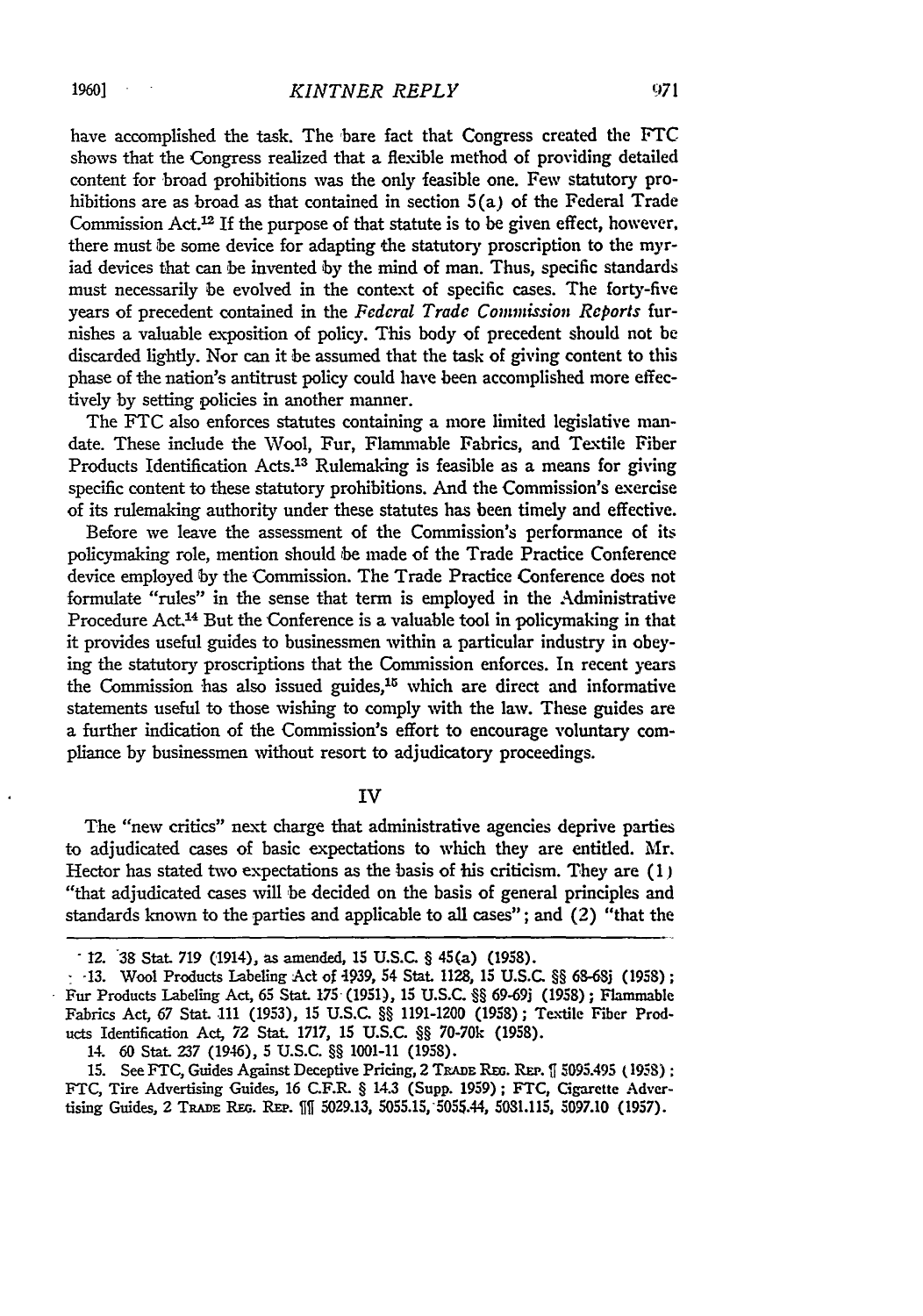persons who decide adjudicated cases will do so on the basis of voluminous testimony and arguments advanced by the parties and this alone, and that they will personally state the reasons for their decision."<sup>16</sup> We may well quarrel over the interpretation of this first expectation. If it means no more than that the agency will give due regard to statutes, rules, prior court decisions, and its own prior decisions, then I do not dispute its phrasing. However, the "new critics" give this expectation a Pickwickian reading. They state that decision on a case-by-case basis rather than conformity to a general policy is undesirable, and that in order to satisfy this expectation the agency must enunciate broad general policies and follow them in all factual situations rather than developing principles on a case-by-case basis.

I cannot subscribe to the notion that a policy is legitimate only if it is announced in general terms. To say that a black-letter rule announced prospectively is always to be preferred to the development of a principle through constant testing and reexamination in litigated cases is to cast aside the teachings of the whole history of Anglo-American jurisprudence. The most prominent aspect of our heritage has 'been the development of tempered, tested principles through accretion in the context of individual cases. No party has an inalienable right to have his conduct tested solely by black-letter rules. The law must continuously be applied in novel situations. Any party to an adjudicatory proceeding may be represented by counsel, and any lawyer worth his salt knows how to extract governing principles from statements in decided cases and also 'how to use decided cases to make a reasoned estimate of the probable outcome if the question is one of first impression. Indeed, this is one of the basic skills of a lawyer; from the first day in law school we strive to develop this skill. The "new critics" ignore the existence of this skill. In the long history of the FTC a large body of precedent has accumulated. Those precedents are as susceptible of analysis and restatement as any others.

The second expectation upon which Mr. Hector bases his criticism is that commissioners will decide on the basis of the record and will explain the reasons for their decisions. The FTC satisfies this expectation.

Federal Trade 'Commissioners explain their votes in reasoned opinions. An opinion is issued in every case requiring explanation, whether it results in a cease-and-desist order or a dismissal. We do not contend that the quality of our opinions has been uniformly high, but we are constantly striving to improve them. The preparation of each opinion, save for a very few per curiam decisions, is the individual responsibility of a particular commissioner. The individual commissioner thus has the same opportunity a judge has to develop pride in 'his craftsmanship. The vigor of individual dissents filed in past cases shows how seriously this duty is discharged. The commissioners do not merely rubber stamp the work of an anonymous professional staff of opinion writers.

**FTC** decisions are never announced prior to the publication of a supporting opinion. The final vote in any case is never taken until the Commission has

**<sup>16.</sup>** Hector, *supra* note **6,** at **939.**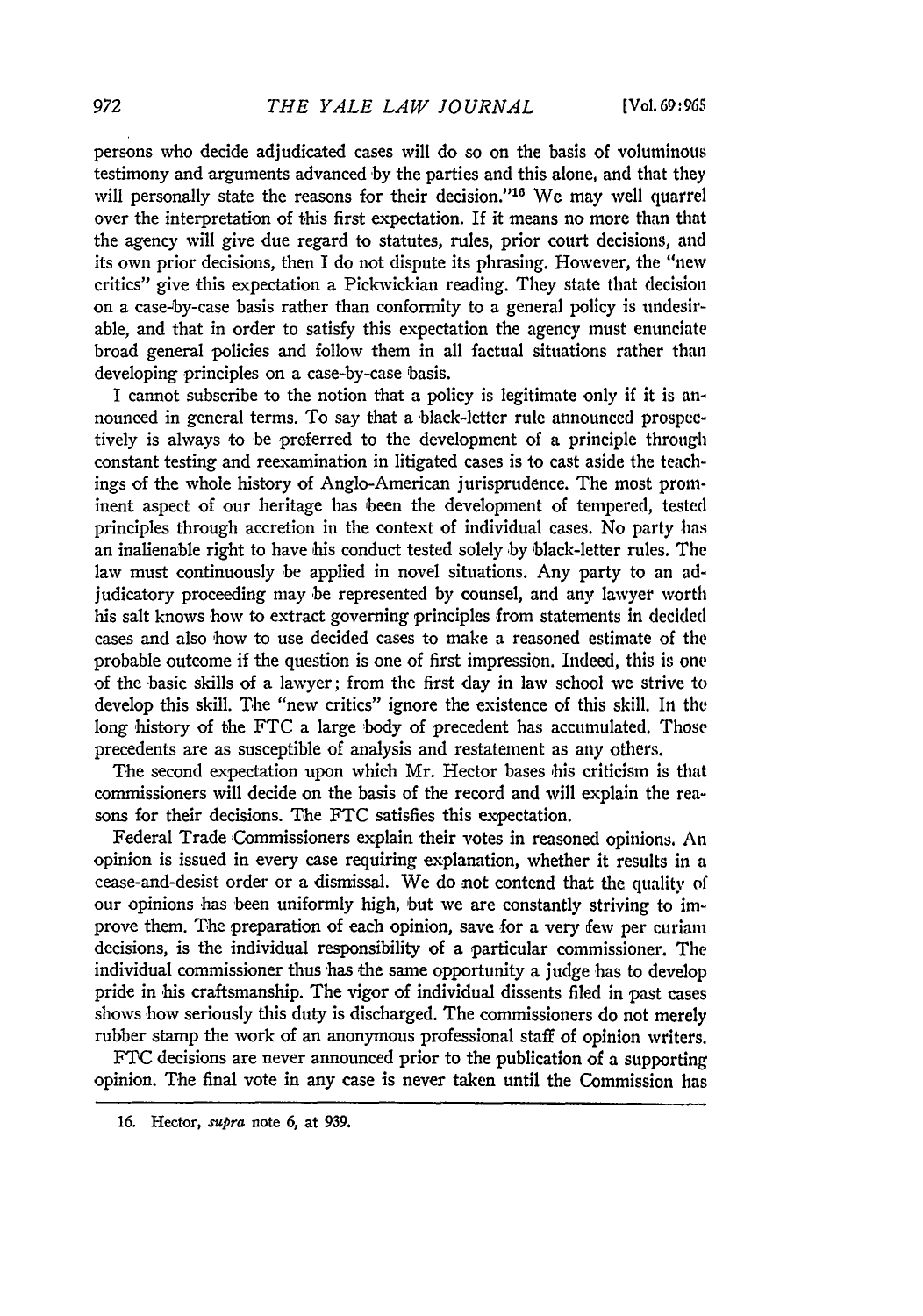before it a draft opinion submitted by the commissioner assigned to that task. The commissioner-writer assigned to support the majority view after a tentative vote at the close of oral argument or following a later conference with his colleagues may report that' his close personal examination of the record and his reasoning processes have led him to join the minority.

The FTC constantly strives to develop an elite group of hearing examiners and it gives due weight to their conclusions in any adjudicated case. The Commission gives particular attention to the decision of the hearing examiner in matters involving questions of credibility or choices between conflicting inferences, where the examiner's close personal observation is invaluable.

We think that the FTC has satisfied, in the main, the two basic expectations as phrased by Mr. Hector. But we are not content to rest upon the status quo. We are constantly striving to improve our procedures. One of my constant efforts 'has been to increase the stature of the hearing examiner. <sup>17</sup>**If** this task can be accomplished, then the delay that plagues administrative proceedings, just as it plagues judicial proceedings, may be reduced. Indeed, we at the FTC are engaged in a continuous search for methods that may be of use in eliminating delay. Increased use of pretrial-conference techniques and increased reliance upon the stipulation technique may be two means to this end. I again extend an invitation to practitioners and the organized bar to aid us in this vital undertaking. The administrative agencies need the same sort of devoted study and constructive criticism the bar has given to the courts.

V

The "new critics" have also charged that the administrative agencies have failed to coordinate policies with other organs of government concerned with the same problems. We may ask then whether the FTC has failed to coordinate its policies and undertakings with other agencies charged with enforcement of the antitrust laws. The answer to this question must be "No." The Commission and the Antitrust Division of the Department of Justice have long maintained a close and continuous liaison on all antitrust matters. There is a continuous interchange of information as to prospective actions to the end that any and all overlapping may be avoided. The success of this effort is reflected in the recommendation of the Attorney General's Committee to Study the Antitrust Laws that the dual enforcement of the antitrust laws be continued.<sup>18</sup>

**<sup>17.</sup>** I am convinced that the selection ot responsible, **highly** qualified hearing examiners of judicial temperament, plus extending to them a proper measure of judicial discretion, will do more than anything else *io* improve the federal administrative process and guard its integrity. See **U.S.** Comm. on Hearing Officers, President's Conference on Administrative Procedure (Earl **W,.** Kintner, Chairman), Draft Report-Appointment and Status of Federal Hearing Officers, 1954; U.S. PRESIDENT'S CONFERENCE ON AD-XlmssRA=nv PRocm)bnz, REPORT **9-11, 57-63** (1953).

<sup>18.</sup> ATTY GEN. NAT'L COMM. ANTITRUST REP. 375 (1955).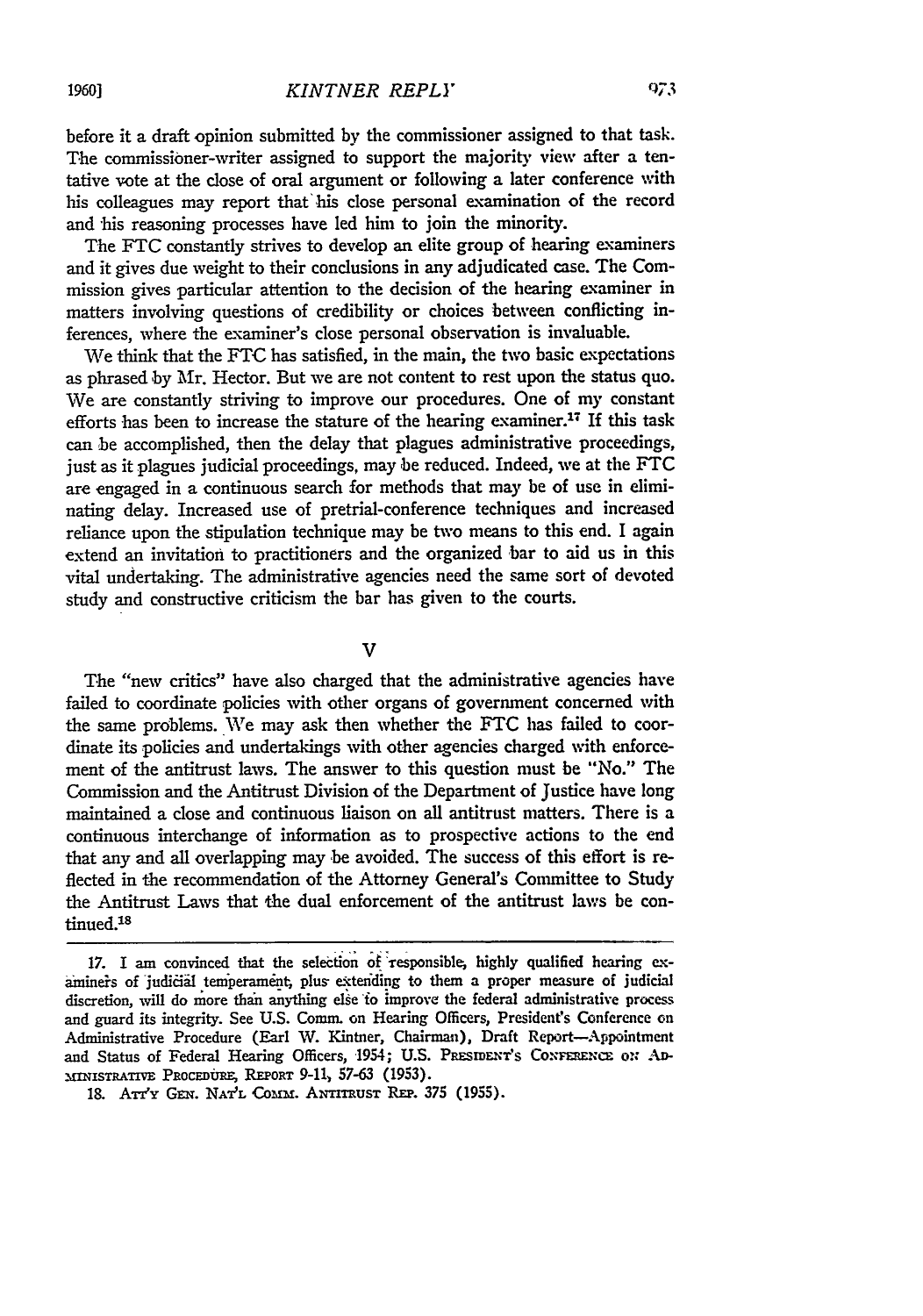The continuing effort to avoid overlapping and wasteful activity is also exemplified by the FTC's formal negotiations with other agencies charged with trade regulation. For example, in 1954 the Commission entered into an agreement **19** with the Department of Health, Education and Welfare defining spheres of activity in the enforcement of sections 12-15 of the Federal Trade Commission Act and the Food, Drug and Cosmetic Act.20

Coordination has also been effected by means of recommendations for legislation. The 1958 amendment of the Packers and Stockyards Act and the Federal Trade Commission Act to clarify responsibility for supervision of nonmeat-packing activities of the packing companies is an example of the use of this means for coordination.<sup>21</sup>

These examples show that an independent agency can exploit means of coordination on its own initiative. Congress is another, perhaps the most important, coordinator of administrative agency effort. Congress often establishes important lines of demarcation by statute, but its role does not end there, Its investigations and informed staff studies and its questions to the agencies often isolate an area of conflict or overlap and provide the needed stimulus for a solution.<sup>22</sup>

The "new critics" ignore the existence of these two means of coordination, or at best minimize their effectiveness. They insist that the only way to insure continuous coordination is to transfer the policymaking functions of the administrative agencies to the Executive Branch. But is this a cure-all? Our history is replete with epic conflicts between executive departments. The only way these conflicts can 'be resolved within the Executive is to thrust yet another burden on an already cruelly overburdened President, who has a thousand other problems competing for his attention. Coordination may diminish, not increase, under such a "solution."

The best way to achieve coordination of effort, if it be needed, is to provide plural sources of initiative. These now exist. At one time an agency may take the lead, at another the Congress, at still another the Executive. Such a plural

Liaison has also been established between the FTC and the FCC on matters relating to the dissemination of deceptive advertising by radio and TV broadcast. 22 Fed. Reg. 2318 (1957); 2 TRADE REG. REP. **[8541 (1957)**.

20. Federal Trade Commission Act, 52 Stat. 111 (1938), 15 U.S.C. §§ 52-55 (1958); Federal Food, Drug & Cosmetic Act, 52 Stat. 1040 (1938), as amended, 21 U.S.C. §§ 301-92 (1958).

21. 72 Stat. 1749, 7 U.S.C. §§ 192, **227** (1958).

*22.* The current studies of the House Special Subcommittee on Legislative Oversight and the establishment by that committee of the Advisory Council on Administrative Problems are excellent examples of the use by Congress of means of coordination other than legislation. See Address of Hon. Oren Harris, Focus and Action on Administrative Problems-Mission of the Subcommittee on Legislative Oversight, Before the Public Utility Law Section, ABA, Miami, Florida, Aug. **25,** 1959 (mimeographed); House Subconun. on Legislative Oversight, *Investigation of Regulatory Commissions and Agencies,* H.R. **REP.** No. 1258, 86th Cong., **2d** Sess. 6, 59 (1960).

<sup>19.</sup> Working Agreement Between FTC and Food and Drug Administration, 2 TRADE REG. REP. **[**8540 (1954).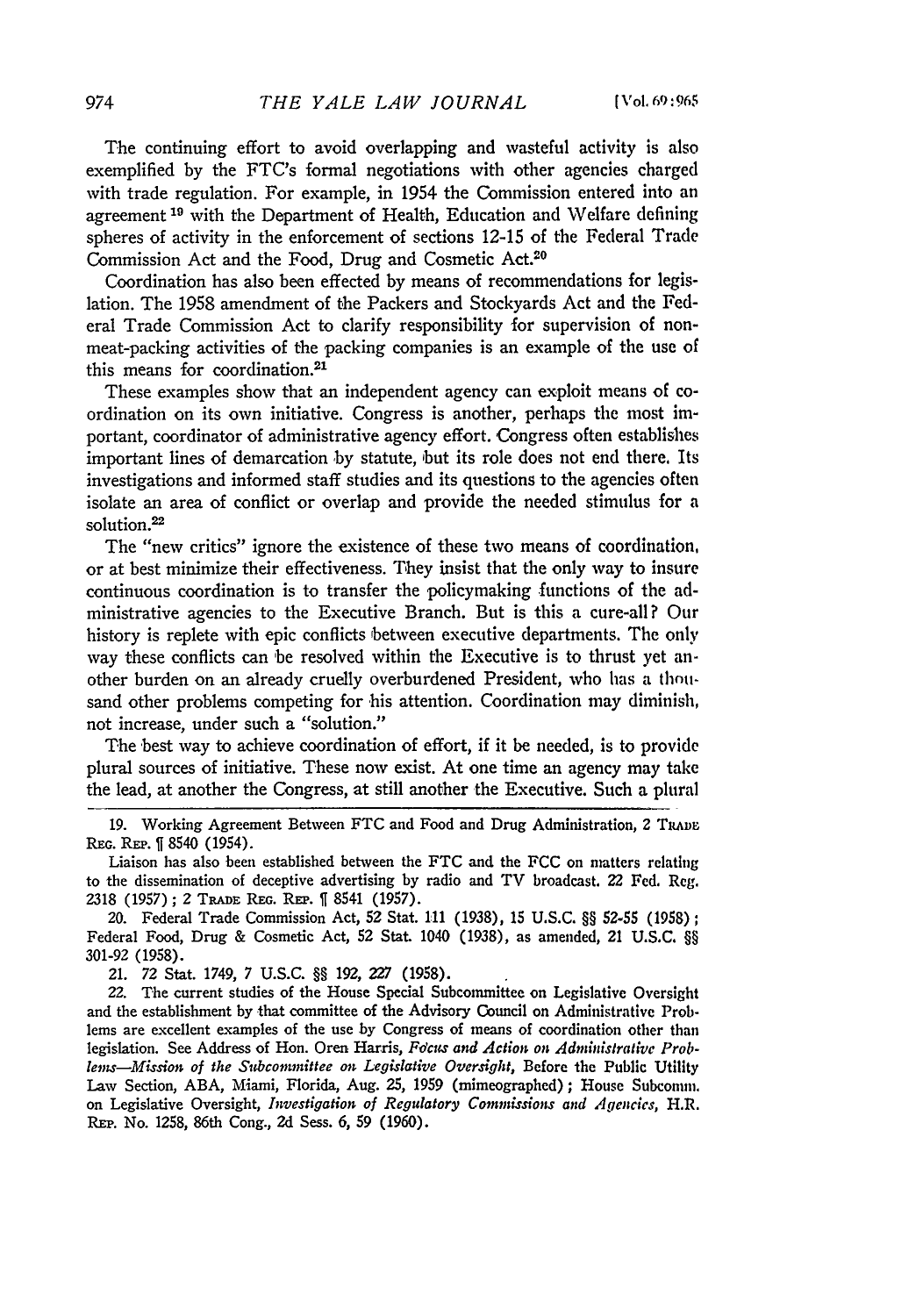system exploits individual talents and energies wherever they may be found. To be sure, such a plural system lacks the neat lines of control and tables of organization that so gladden the heart of the technocrat. But this nation is a democracy, not a technocracy. Throughout our history we have been wiling to sacrifice theoretical neatness for practical accommodation.

On a more basic level it is possible to argue that there can be too much coordination. The founding fathers recognized this in establishing the triune separation of powers that the old critics of the administrative process relied upon so heavily. I leave this question with you: Is it not possible that Congress, **by** dividing some responsibilities among administrative agencies, may well have felt that the national good might best be achieved by separate accomplishments along diverse lines?<sup>23</sup>

#### VI

Finally, the "new critics" contend that the lot of a commissioner, like that of a policeman, is not a happy one. They maintain that the imposition of basically incompatible duties, the involvement with minor matters of administration and personnel, and the lack of opportunity to develop true expertise makes for rapid disaffection with the role of a commissioner. Let us examine each of these contentions as they relate to the FTC. First, are the functions of the FTC basically incompatible? Again the answer must be "No." We have often heard that a man cannot continuously alternate between policynaking and adjudication and perform either of these roles effectively. But this point loses most of its effectiveness when an attempt is made to apply it to the work of Federal Trade Commissioners. Our principal role in policymaking is performed **by** applying broad statutes to individual cases. Little, if any, conflict is present when policy is made in this manner.

Senate Comm. on Government Operations, *Senate Action on Hoover Commission Re*pdrts, S. REP. No. 4, *83d* Cong., 1st Sess. *67* **(1953).**

*<sup>23.</sup>* **A** Senate committee rejected recommendations of the First Hoover Commission that certain "executive" functions of the regulatory agencies be transferred to executive departments with this comment:

To the extent that such recommendations were consistent with established legislative policies and in conformity with the separation of regulatory functions from administrative controls of policy-determining departments or agencies, they received favorable action. These regulatory commissions were established primarily **by** the Congress to act on an independent basis in the public interest, and free from direct control **by** the President over either their activities or their decisions. The basic statutes provided that they be primarily responsible to the Congress of the United States as the elected representatives of the people in order that they might be responsive to the general public interest and in a position to carry on their activities without improper influences from other governmental agencies. This committee, and the Senate, determined therefore that favorable action on these proposals would seriously impair the operations of these commissions and would tend to undermine their independence of action.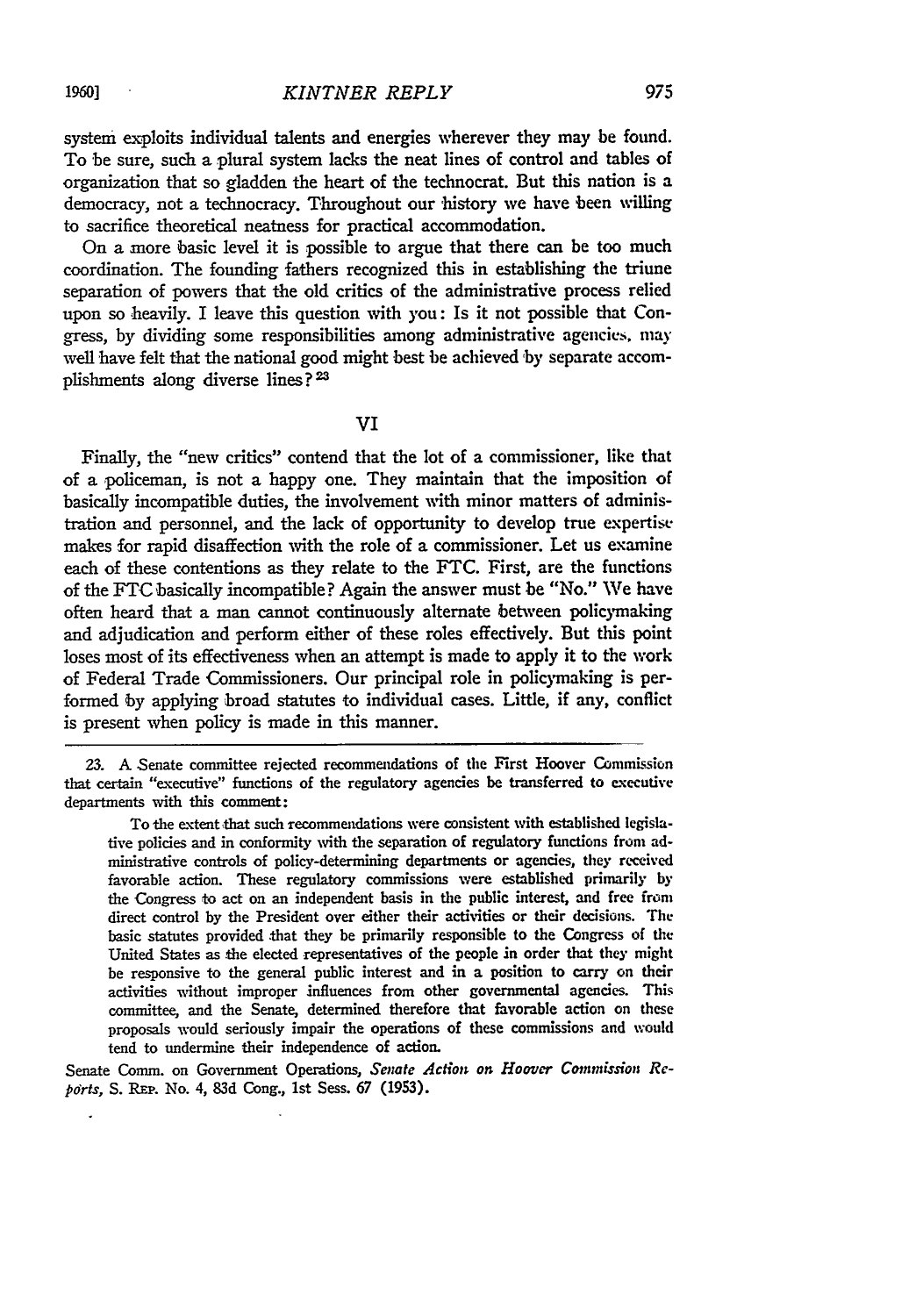A careful distinction must be drawn between the work of the commissioners and the work of the Commission as a corporate entity. A careful study of the work of the Commission would also emphasize the basic continuity of its functions. For instance, the existence of the power to issue cease-and-desist orders assists the Commission in securing the closing of cases **'by** voluntary compliance after investigation, **by** stipulations, and *'by* consent orders after a complaint is issued. $24$  Because of the presence of this power, the Commission often is able to dispose of complaints without resort to extended litigation. If these functions were separated, then all would suffer a loss of effectiveness.

The contention that prosecutory and adjudicatory functions should not be lodged in the same agency has been well ventilated. Even the sternest critics of the administrative process have recognized that the adoption of the Administrative Procedure Act **25** and internal reforms **by** the agencies have eliminated most objections. The FTC has been a leader in voluntary adherence to the spirit of the Administrative Procedure Act. The Commission's staff has been reorganized so that investigative, prosecutory, and adjudicatory functions have been separated on horizontal lines.<sup>26</sup> All the Commission's investigations are handled **by** the Bureau of Investigation with its own director and all prosecutory functions are handled **by** the Bureau of Litigation, also with its own director. The commissioners have no connection with the prosecution of cases other than their voting on whether a complaint should issue. And this act in no way indicates a prejudgment on the merits. Rather, it resembles the action of a court in passing upon a demurrer or a petition for certiorari.

We must next ask whether the commissioners are so involved with minor matters of administration and personnel that they lack sufficient time for major questions of policy and serious adjudicative matters. Again the answer must 'be "No." Coordination and direction come from the administrative staff headed **by** the Executive Director and not from individual commissioners. Most of the time of the commissioners is spent in preparation of opinions, in determining whether stipulations or consent orders should be approved, and in deciding whether complaints should issue. These tasks can hardly be **called** minor administrative matters.

The "new critics" say that the turnover in members of the administrative agencies has been too rapid to allow the development of a sufficient degree of expertness. This has not been our experience at the Commission. Within

24. The FTC disposed of 493 matters in fiscal **1959;** 148 cases were terminated **by** stipulations accepted **by** the Commission without the issuance of a complaint; **298** were terminated **by** consent order after a complaint was issued; 40 cases were terminated **by** a final order after a full hearing.

Since 1914 the Commission has issued **5,772** orders to cease and desist, but in recent years a large number of these have been consent orders. Since **1925,** when the first stipulation was accepted, the Commission has issued **9,255** stipulations. (Figures as of December 31, 1959.)

**25.** 60 Stat. **237** (1946), 5 U.S.C. §§ 1001-11 (1958).

26. For a full account of the Commission's reorganization, see Kintner, *The Revitalized Federal Trade Commission: A Two-Year Evaluation, 30 N.Y.U.L. REv. 1143 (1955).*